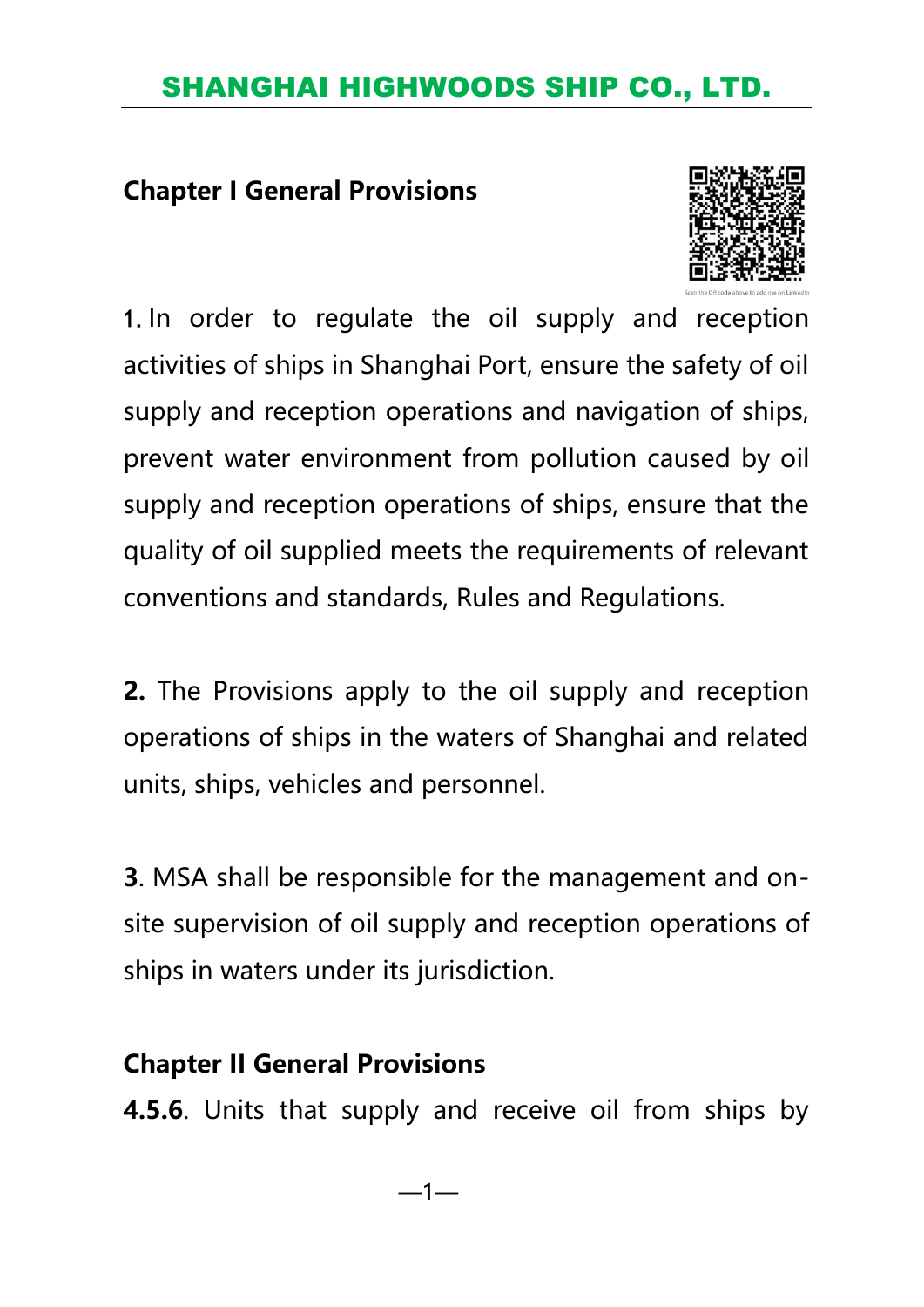barges, gas stations and vehicles on water (hereinafter referred to as "oil suppliers") shall get permission from Authorities, get operators trained and shall keep all required papers work on record.

7.An oil supply unit shall have an oil supply vessel meeting the requirement of operation navigation area and operation itself, and the registered owners of the oil barge shall be the oil supply unit.

**8.** The structure and equipment of oil supply vessels shall meet the requirements of the technical specifications for the prevention and control of pollution of the marine environment by ships, hold corresponding certificates and documents, and carry oil products accordingly.

Oil supply ships shall install AIS and keep it in working conditions in accordance with the requirement of rules and regulations. The rubber hoses equipped shall be tested every six months by qualified inspection institutions and shall be certified by the inspection institutions in

—2—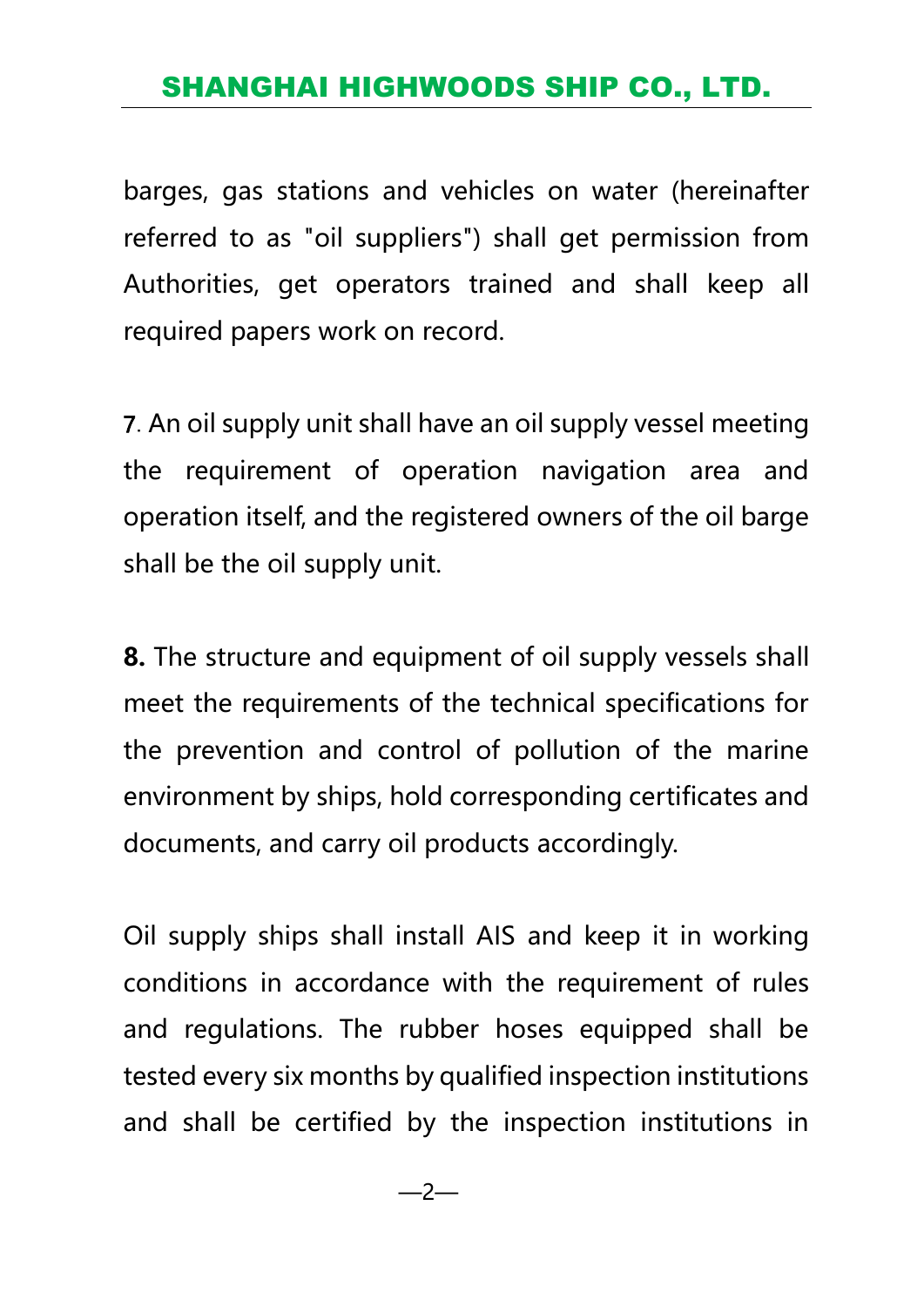accordance with the technical standards of "Rubber hoses for ship/wharf oil transportation"

Oil supply vessels shall be equipped with suitable emergency equipment for oil spill, such as absorbent, dispersant and spraying devices.

**9** Oil supply vessels shall buy Public Liability insurance or obtain other financial guarantees in accordance with the requirement of rules and regulations of the People's Republic of China.

**10** Oil suppliers shall ensure that the quality of oil supplied meets the requirements of relevant international conventions, domestic Standards and Regulations.

The fuel supplying unit shall send each batch of fuel purchased to the fuel testing unit with the qualifications prescribed by the State for testing. If the tested fuel is reconciled, it should be re-tested. Fuel quality inspection reports or copies shall be kept on board for reference. Each batch of fuel samples is kept for at least one year.

—3—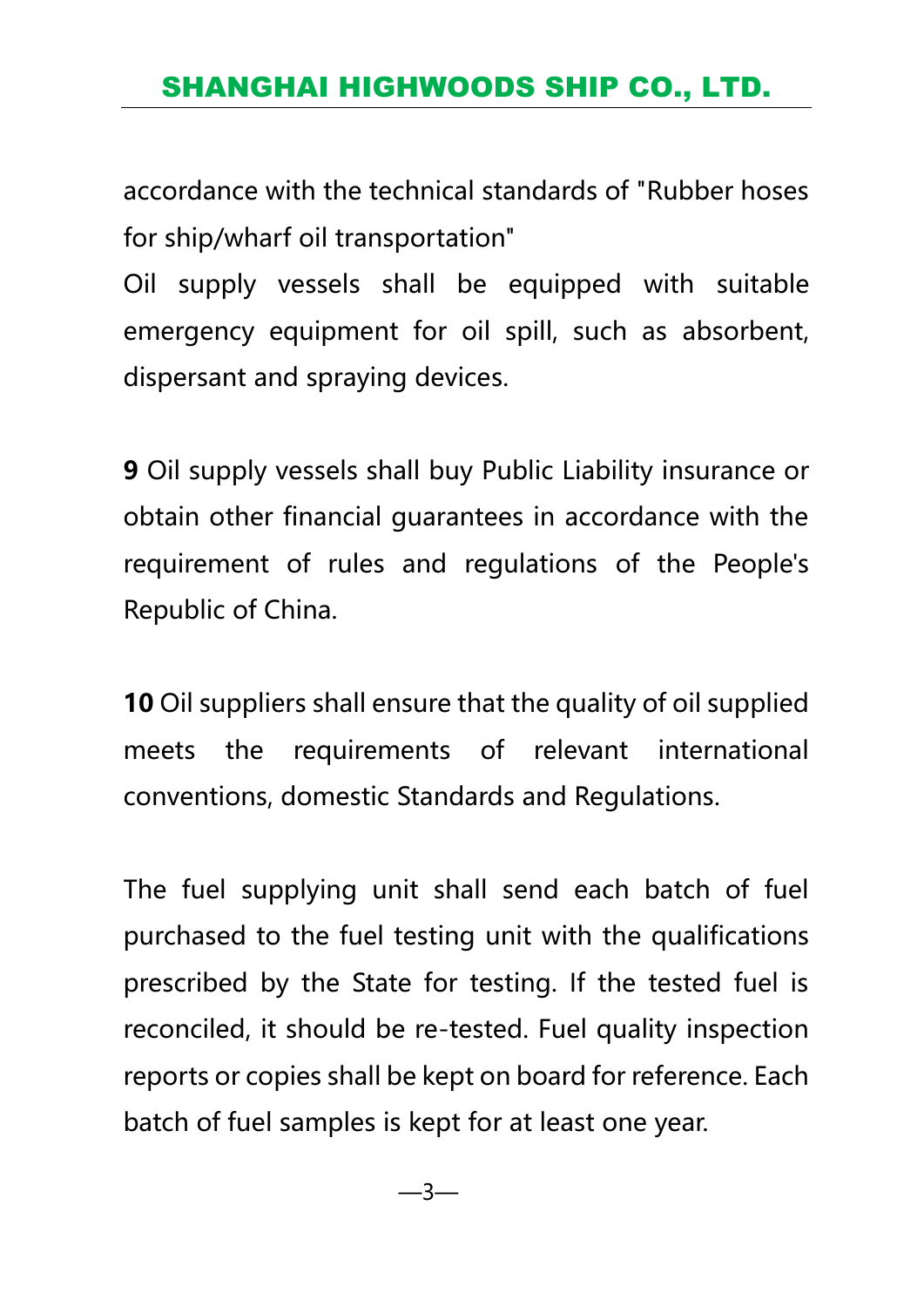**11**.The oil supply unit shall formulate an emergency plan for preventing and controlling pollution of the marine environment by ships and oil supply operations, report it to MSA for the record. A drill for Emergency response shall be held every six months. The drill plan shall be reported to the respective MSA. After the drill, the oil supply unit shall make a good assessment and record, and timely revise and improve the emergency plan. If major amendments are involved, the emergency plan shall be resubmitted to MSA for the record.

**12**. Units supplying oil by barges shall sign pollution removal agreements with OSRO with corresponding capabilities to clarify the rights and obligations of both parties in the emergency preparedness and response to ship pollution.

OSRO shall be on standby for oil supply and reception operations in accordance with the agreement on pollution cleanup.

—4—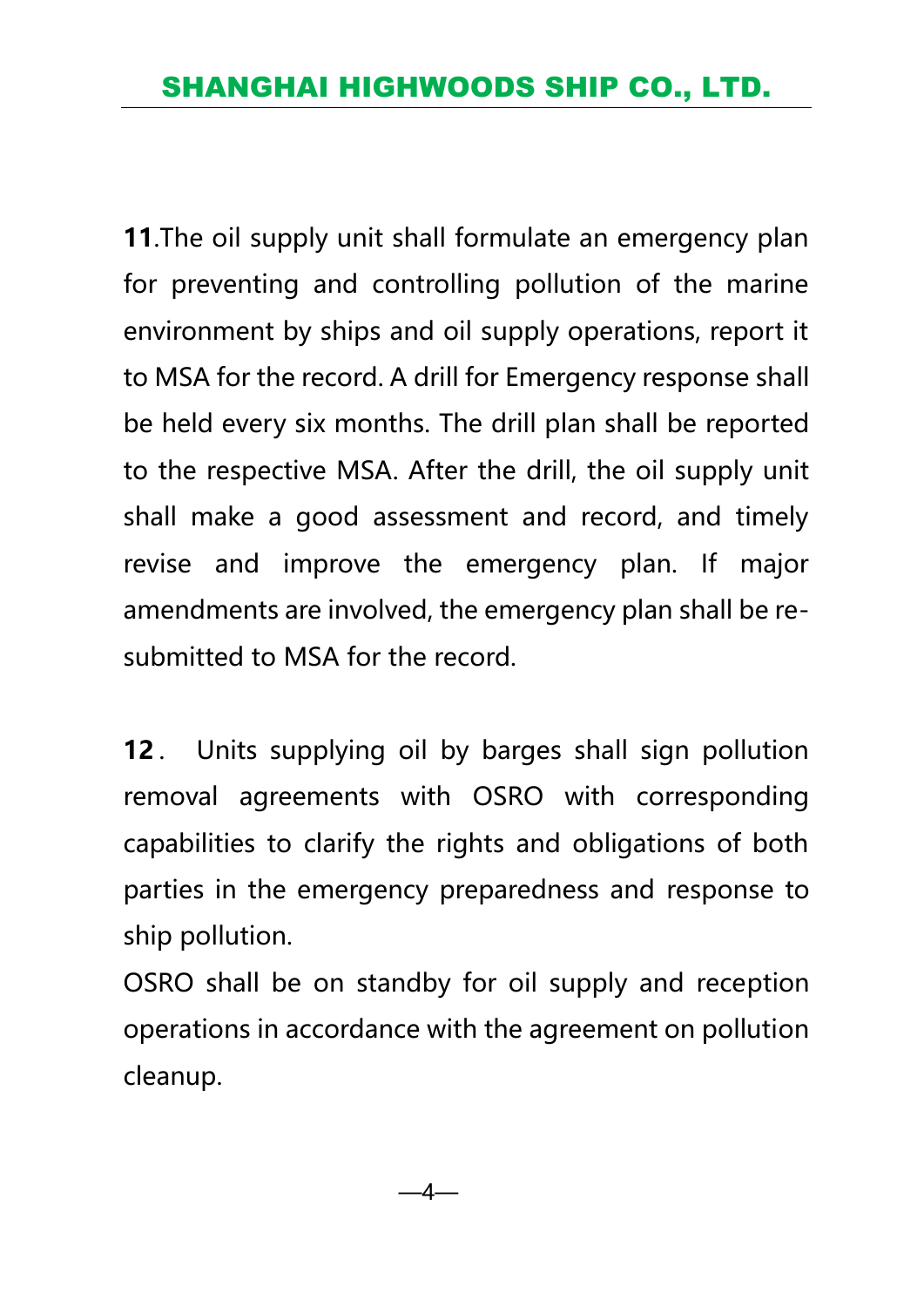**13**. Ships engaged in oil supply operations at Shanghai Port shall meet the requirements of double-hull structures and operate within the prescribed navigation areas.

The oil supply vessel shall operate in accordance with the wind resistance grade specified in its certificate. For inland oil supply vessels whose wind resistance grade is not specified in the certificate, no operation shall be carried out when the wind power exceeds grade 6.

**14** Units engaged in bonded oil supply operations should take the following safety and pollution prevention measures if they really need to hire ships for bonded oil supply operations due to special difficulties:

(1) The chartered ship shall be an oil supply ship registered by the Shanghai Maritime Administration and a ship leasing agreement shall be signed;

(2) To formulate and implement a fuel quality control system for chartered ships and assume responsibility for ensuring fuel quality.

**15** Oil supply operation territory beyond the jurisdiction

—5—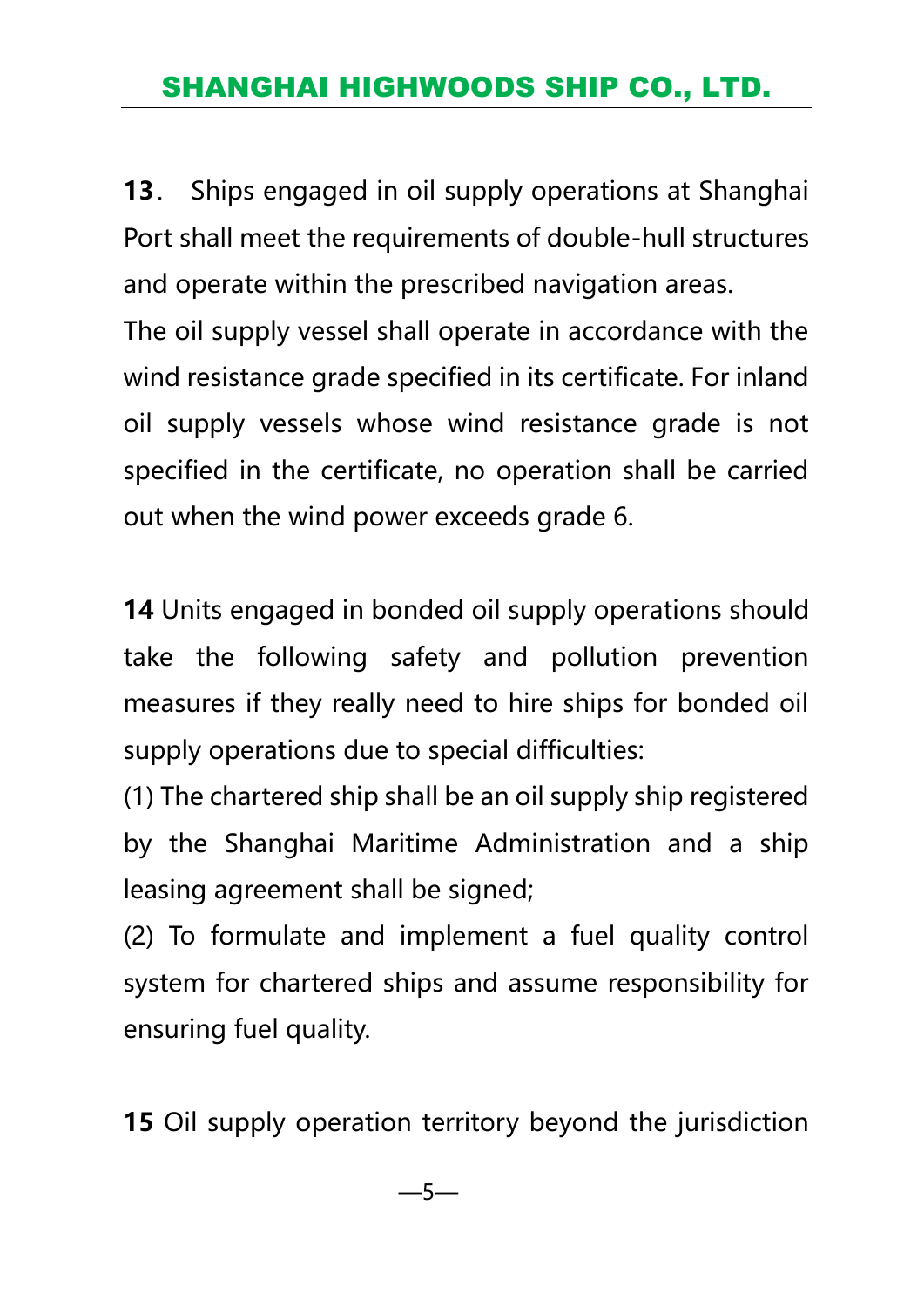territory of a MSA directly under the Ministry of Transport shall comply with the relevant provisions of the respective MSA of the Ministry of Transport.

#### **Chapter III Recording Management**

**16** The oil supply unit shall file with MSA and submit the following archival materials through respective MSA: (1) The submission/alteration form for the record of the oil supply units in Shanghai Port;

(2) Cert. of qualification issued by respective authorities;

(3) The company's safety and pollution prevention management system, the company's emergency plan for preventing and controlling marine environment pollution from ships and oil supply and reception operations, the list of oil spill emergency equipment and materials, and the inspection certificate of rubber oil hoses;

(4) Fuel quality commitment letter;

(5) Certificates of crew special training and training records or certificates for oil supply operators;

(6) For oil supply and acceptance through a ship, the nationality certificate, ownership certificate, ship

—6—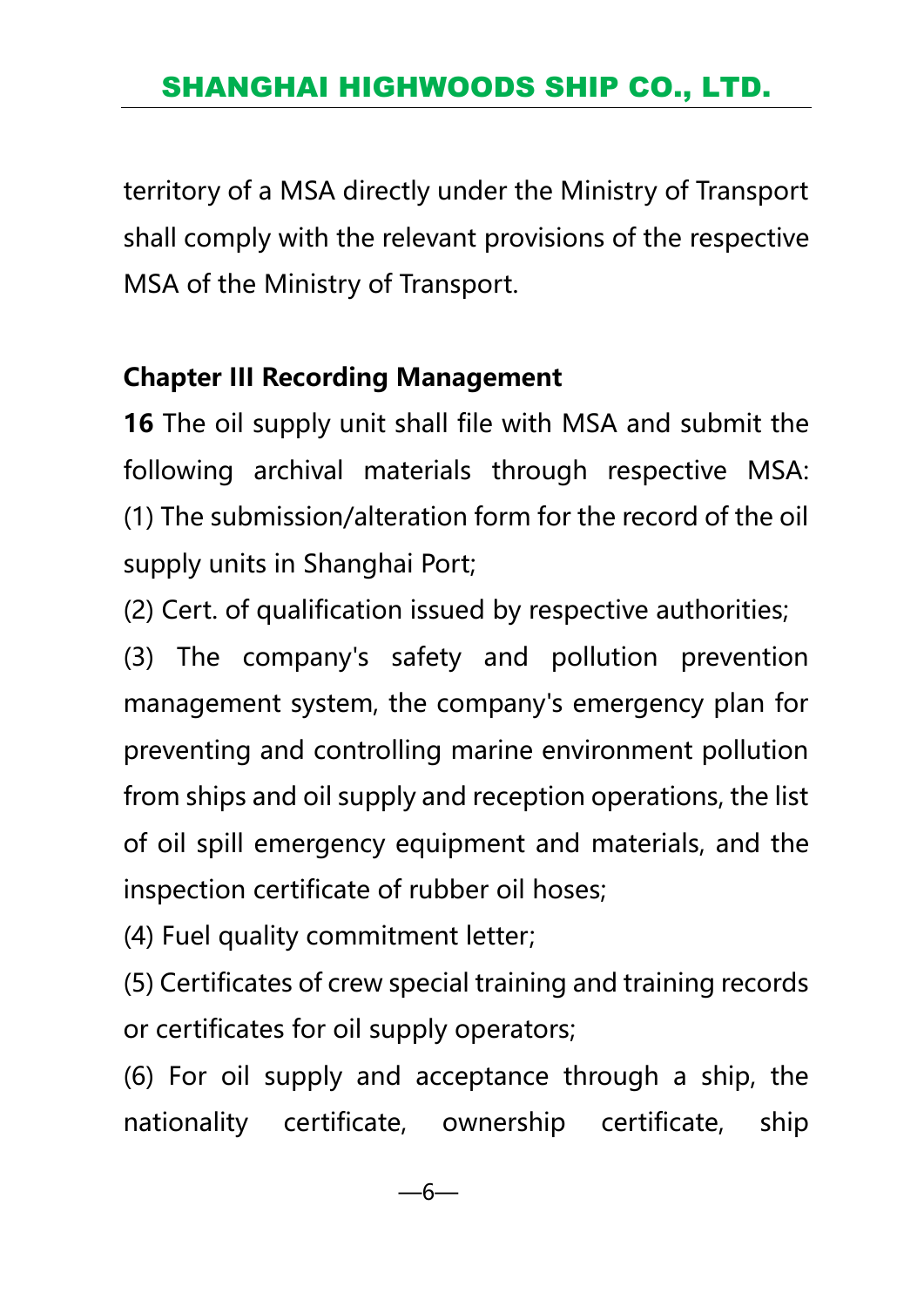inspection certificate, minimum safety crew certificate, emergency plan for oil pollution on board (if applicable), civil liability insurance policy for oil pollution damage or other financial guarantee certificates of the oil supply ship shall be submitted;

(7) An agreement on pollution removal signed with a ship's pollution removal unit with corresponding capabilities;

(8) Material of a wharf that meets the berthing conditions of an oil supply vessel or a berthing agreement signed with a wharf that meets the berthing conditions of an oil supply vessel;

(9) Units engaged in the operation of bonded oil supply shall also submit written materials meeting the requirements of Article 14 of these Provisions if they hire ships to supply and receive bonded oil.

**17** In addition to the filing materials required by Article 16 of these Provisions, the water gas station shall also submit the description of the place of operation and the declaration and certification materials that satisfy the Technical Requirements for Safety and Pollution

—7—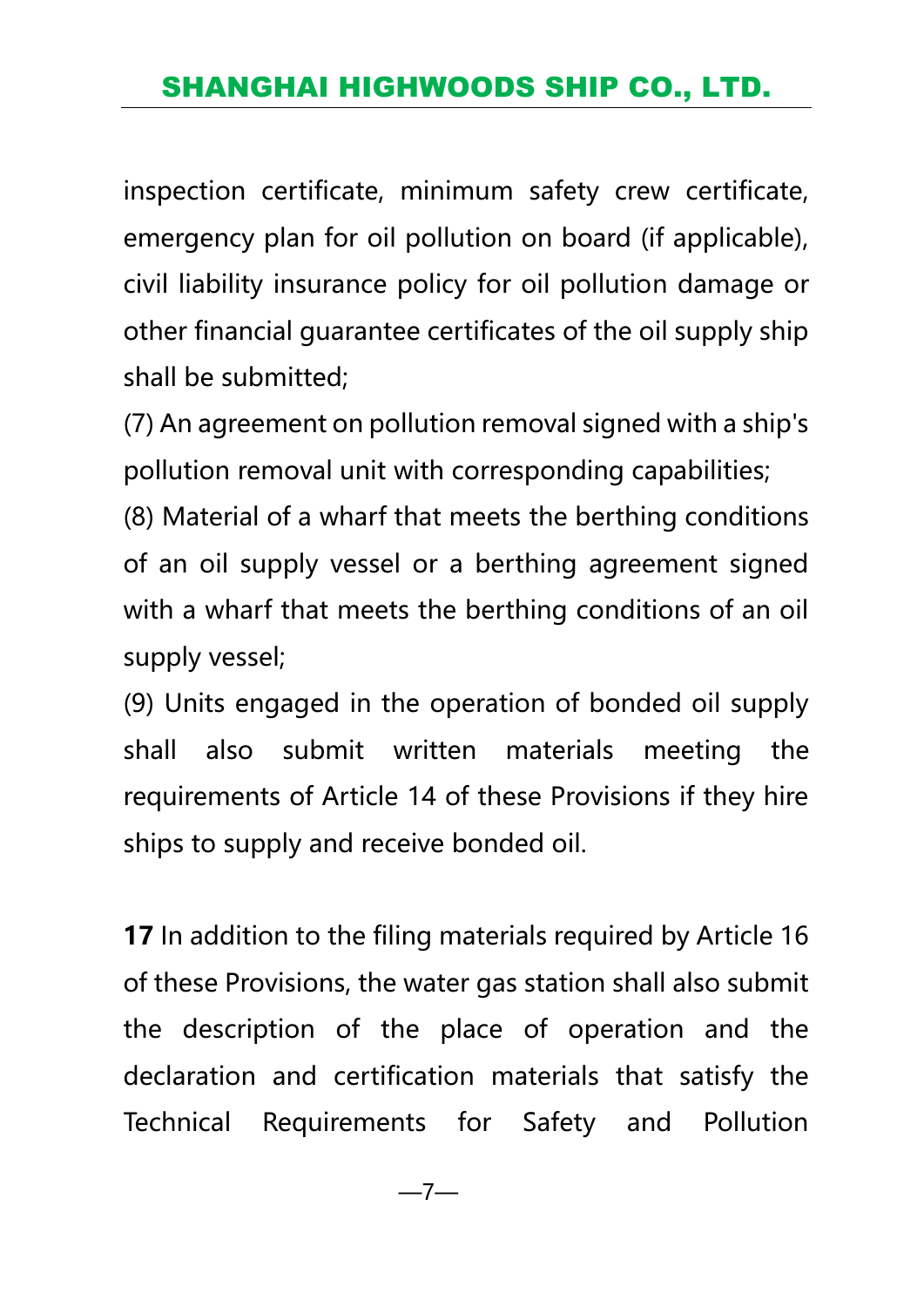Prevention of the Water Gas Station.

A water filling station using an onshore storage tank as an oil storage device may be exempted from submitting materials specified in Item 6 of Article 16 of these Provisions.

**18** MSA shall verify the archival materials submitted by the oil supplying units. MSA shall confirm the filing materials within 5 working days, shall also seek the opinions of the Yangshan branch of MSA for units engaged in oil supply operations on ships in the Yangshan Deepwater Port Area and the northern coast of Hangzhou Bay. For those who meet the requirements, the Shanghai MSA shall publish them to the public. In order to facilitate oil suppliers to carry out operational reports, the Shanghai MSA shall promptly open the user's name and password of the Maritime E-Government Platform.

**19** The oil supply unit that has been put on record shall keep the actual situation in line with the situation on record. When the situation of the unit, ship, vehicle, main

—8—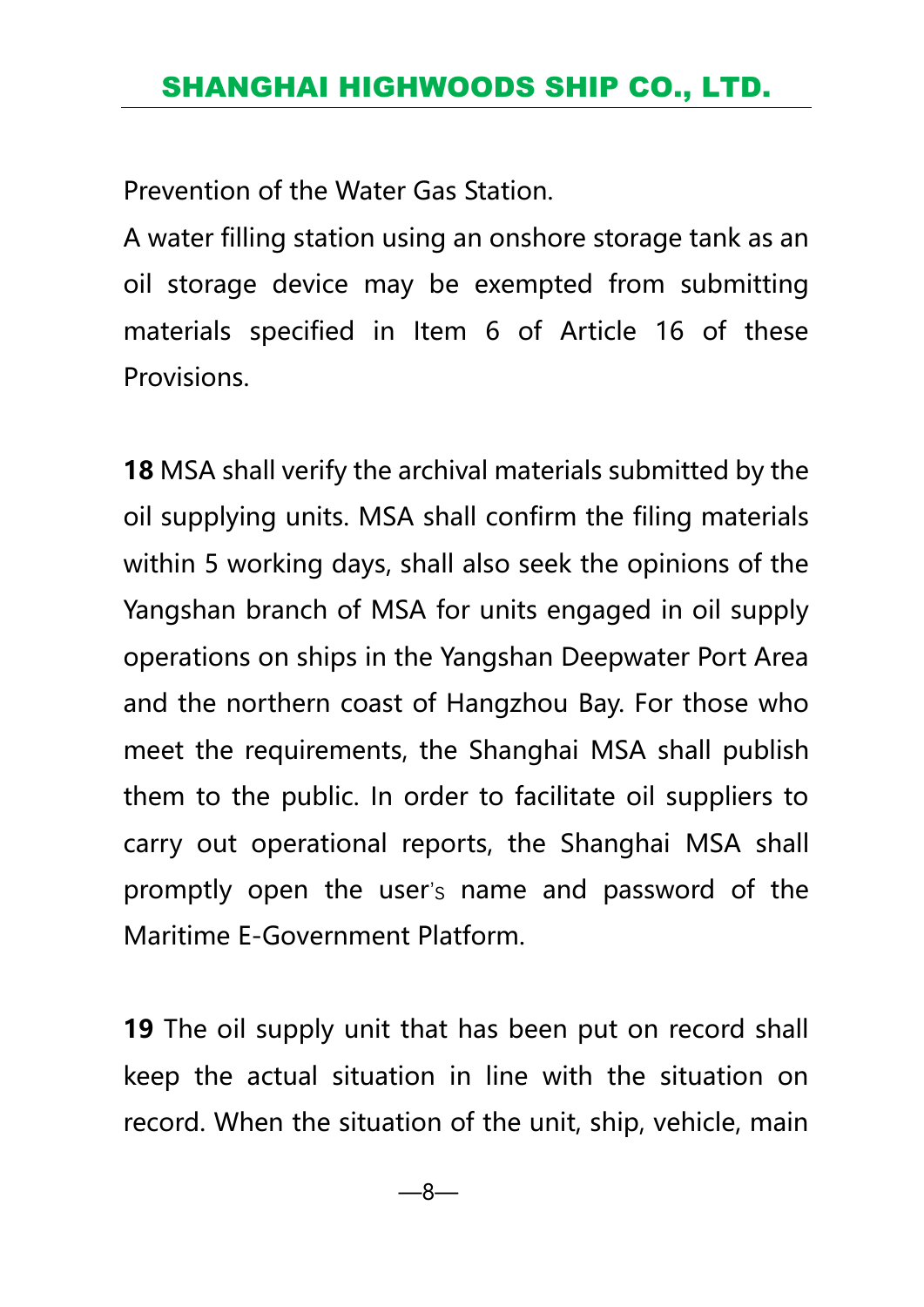person in charge of the unit and the safety and antipollution management personnel changes, it shall timely submit relevant information on the changes on record to MSA, and make the changes on record in accordance with Articles 16 to 18 of these Provisions.

MSA shall check the supervision information of the oil suppliers, and focus on the supervision of the oil suppliers under one of the following circumstances in the past three years:

(1) Accidents such as fire, explosion, shipwreck and pollution occur;

(2) having records of maritime administrative penalties such as illegal discharge of pollutants;

(3) Having a record of bad management of maritime integrity;

(4) Other acts that violate maritime laws and regulations and cause more serious consequences.

#### **Chapter IV Operational Management**

**20** Units engaged in oil supply at Shanghai Port shall report to MSA the types of oil supply, operation time,

—9—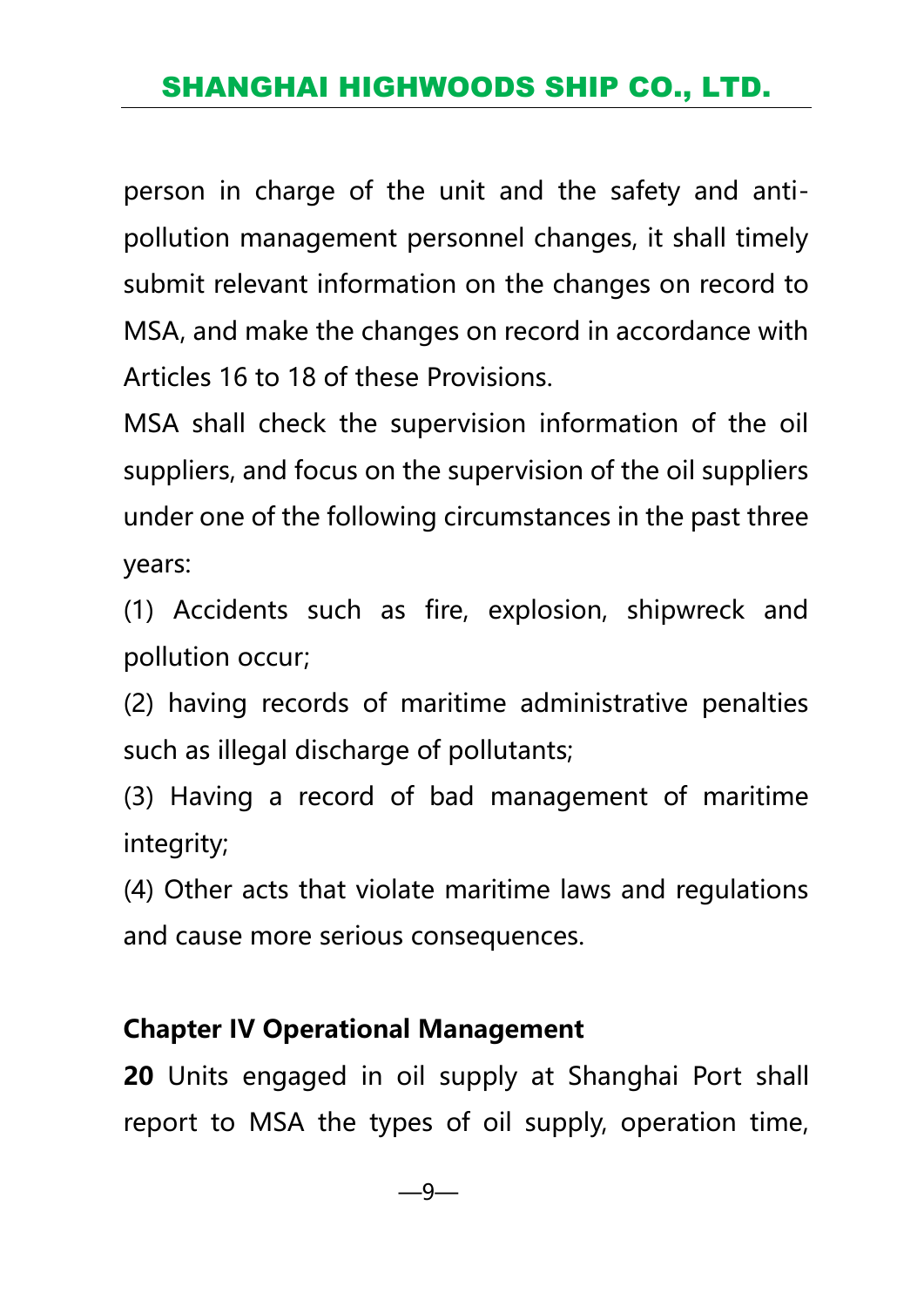place of operation, unit of operation and name of ship in advance through the Maritime E-Government Platform according to regulations. If the operation information changes, they shall timely keep MSA with updates. The report shall also be confirmed in time after the completion of the work.

Water gas stations can report oil supply and receiving operations in real time or make up for them within two hours after the completion of oil supply operations. Where a ship leased by a bonded oil supplier engages in the operation of bonded oil supply, it shall be reported by the bonded oil supplier.

**21** In addition to reporting through e-government platforms in accordance with regulations, oil suppliers shall report to MSA on the time and place of operation, the amount of operation and the implementation of safety and pollution prevention measures by VHF, telephone and other instant messaging when they are about to start their operations.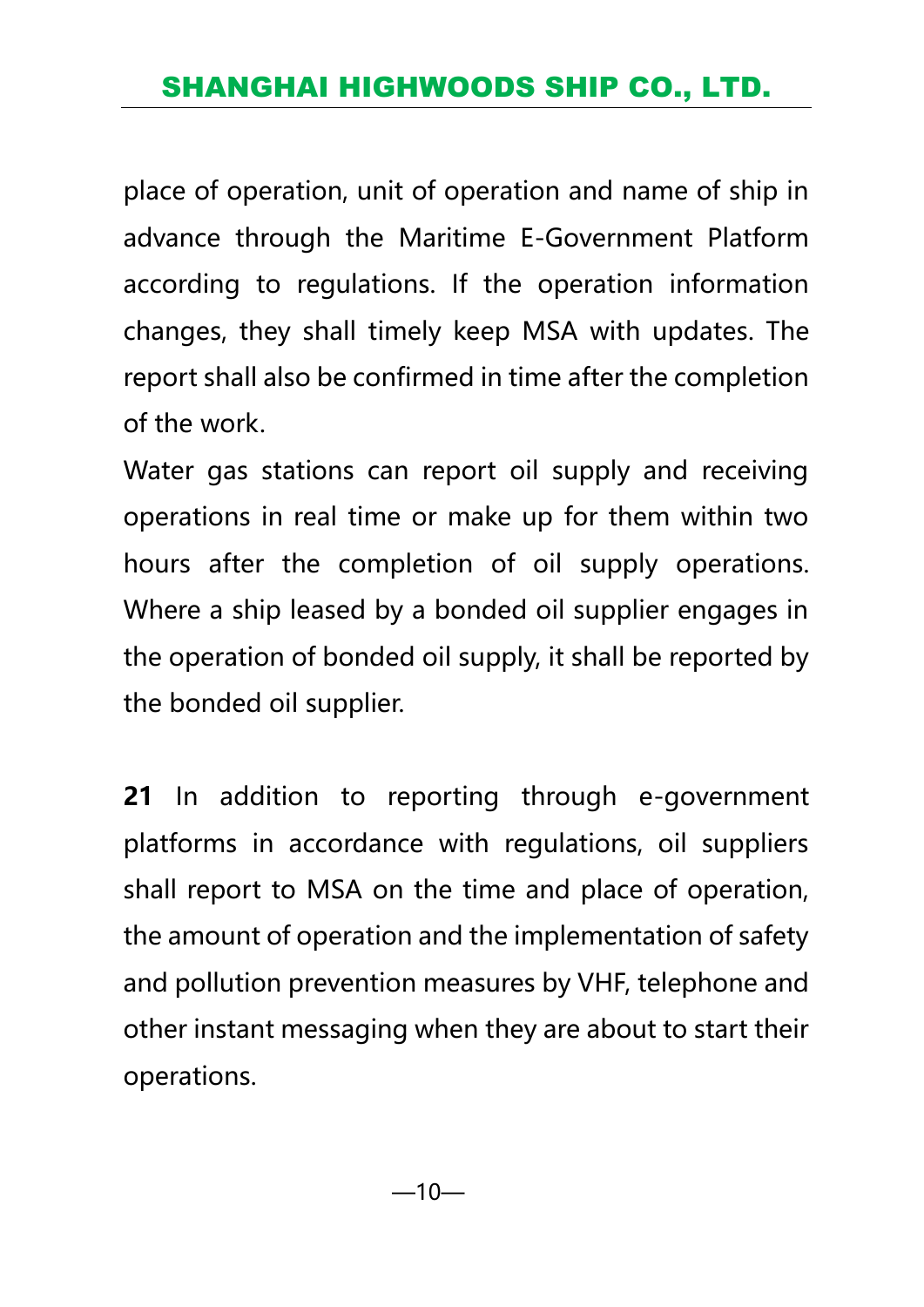**22** Both parties to oil supply and receiving operations shall carefully fill in and implement the Safety Checklist for Oil Supply and Receiving Operations (see Schedule 3), clarify the responsibilities of both parties, adopt management measures for oil supply and receiving operations that meet safety and pollution prevention requirements, and at the same time abide by the provisions of the Regulations of the People's Republic of China on the Prevention and Control of Marine Environment Pollution by Ships and Their Related Operational Activities. Provisions before, during and after oil supply and acceptance operation. Both sides of oil supply and receiving operation shall do a good job of emergency preparedness against oil spill in the course of operation.

**23** Where a unit engaged in oil supply for ships in the Yangshan Deepwater Port Area and the northern coast of Hangzhou Bay is stationary berthing wharf outside the above-mentioned waters, the oil supply unit shall arrange temporary berthing places for oil supply vessels that meet the requirements of safety and pollution prevention and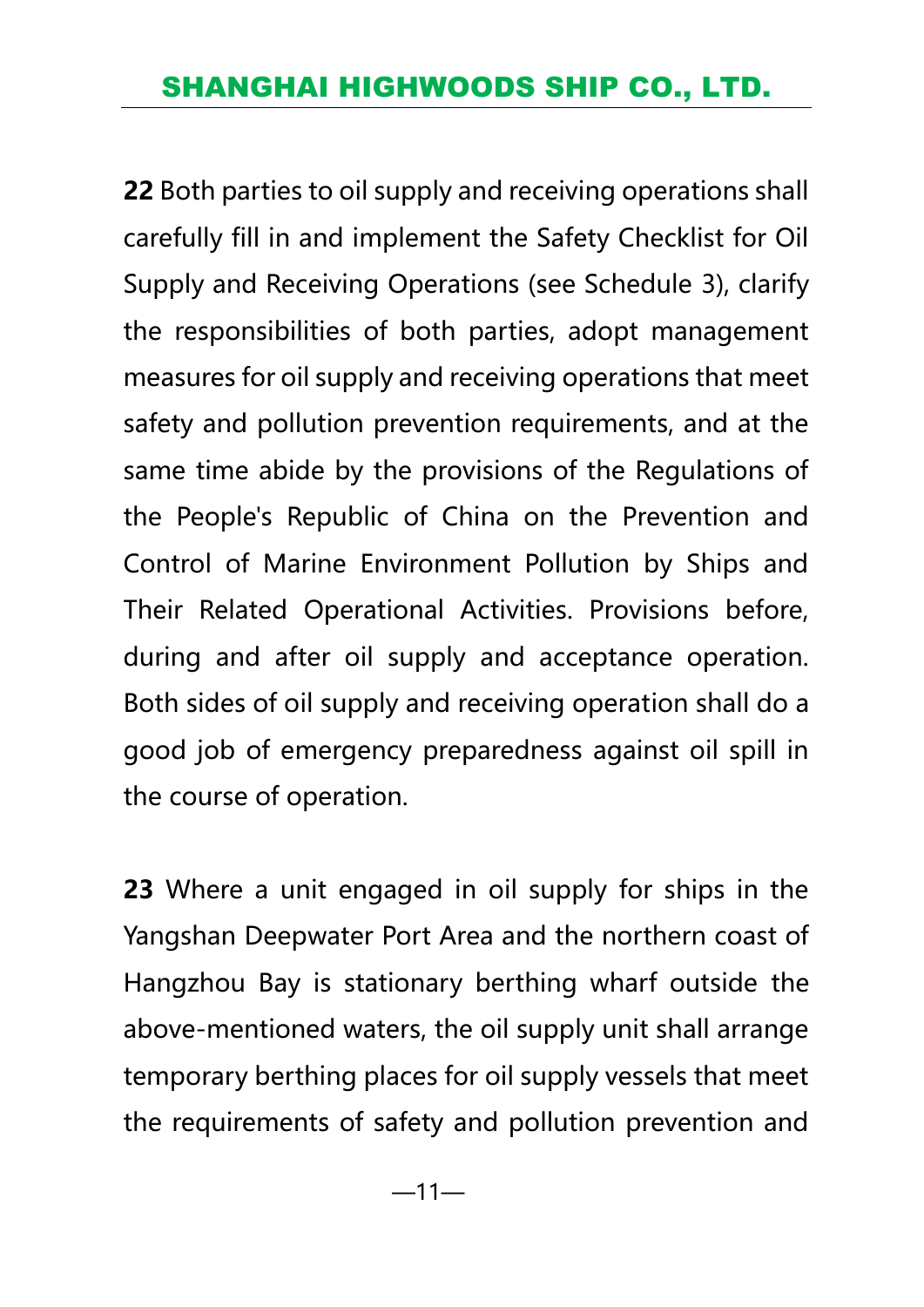are reasonable and feasible.

**24** In any of the following circumstances, no oil supply or receiving operation shall be carried out on a ship: (1) The contents of the report are inconsistent with the actual situation;

(2) The oil supply vessel is found to have hidden dangers and defects in operation safety and anti-pollution and has not been corrected within the prescribed time limit;

(3) The meteorological and hydrological conditions at the work site do not meet the requirements for safety and pollution prevention;

(4) Others that do not meet the requirements of laws, regulations and rules.

**25** Both parties to oil supply and receiving operations shall sample the fuel supplied in accordance with the relevant provisions in the process of oil supply and receiving operations, shall be sealed and signed by both parties together and kept properly for one year for inspection.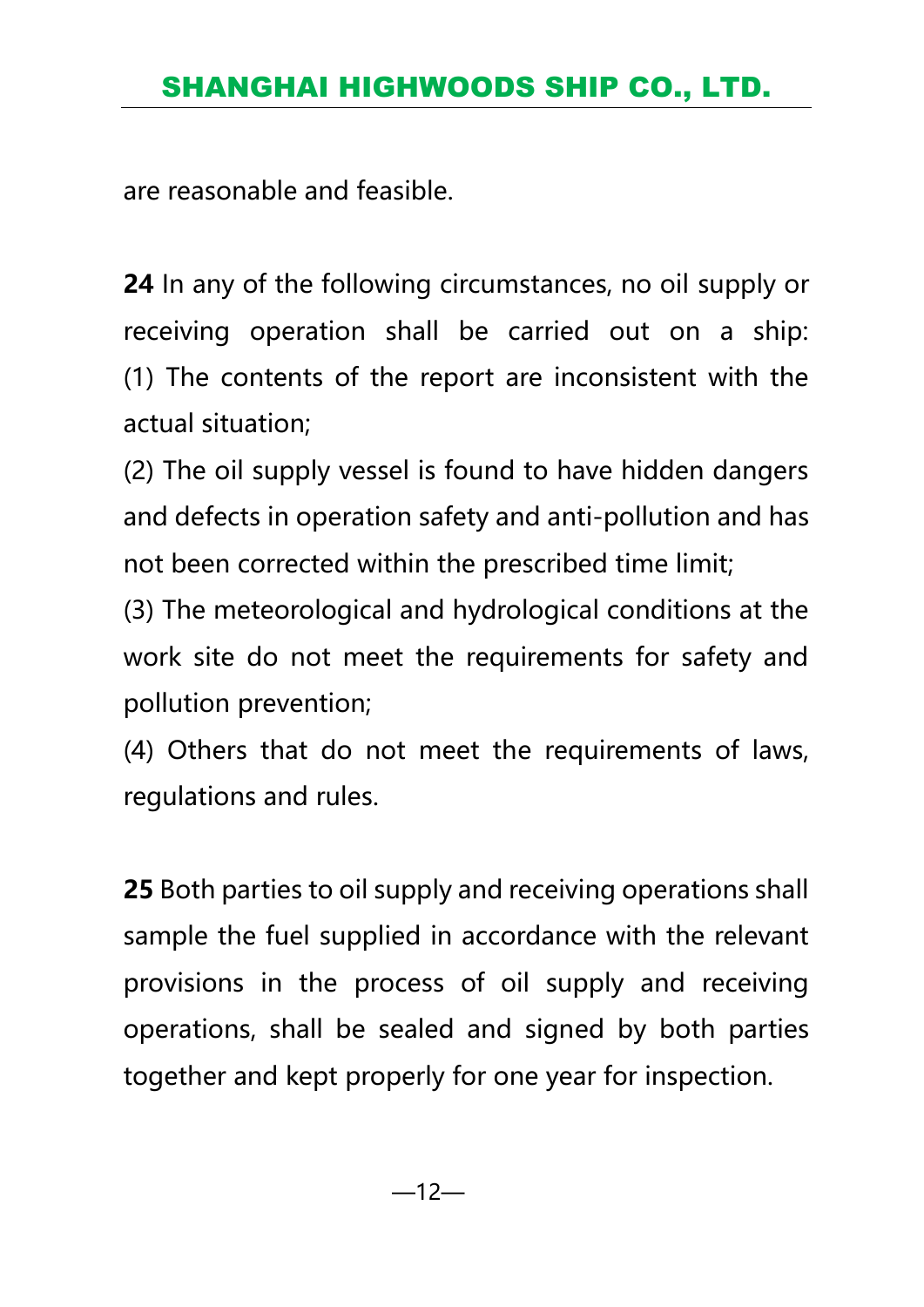**26** A fuel supplier shall faithfully fill in the fuel supply and acceptance certificate and provide the fuel supply and acceptance certificate to the receiving vessel. Fuel supply and acceptance documents shall include the name of the tanker, vessel identification number or IMO number, the time and place of operation, the name, address and contact method of the fuel supplier, as well as the type, quantity, density and sulfur content of the fuel. Both parties shall keep the fuel supply and acceptance documents for 3 years for inspection.

**27** After the completion of oil supply and receipt operation, the two parties shall faithfully make corresponding records in the Oil Supply Record Book or the Oil Record Book.

#### **Chapter V Vehicle Fuel Supply Management**

**28** Units that use vehicles to supply oil to ships shall, in accordance with the procedures set forth in these Provisions, file for the record, submit training records or certificates for oil supply operators in Items (1) to (4) and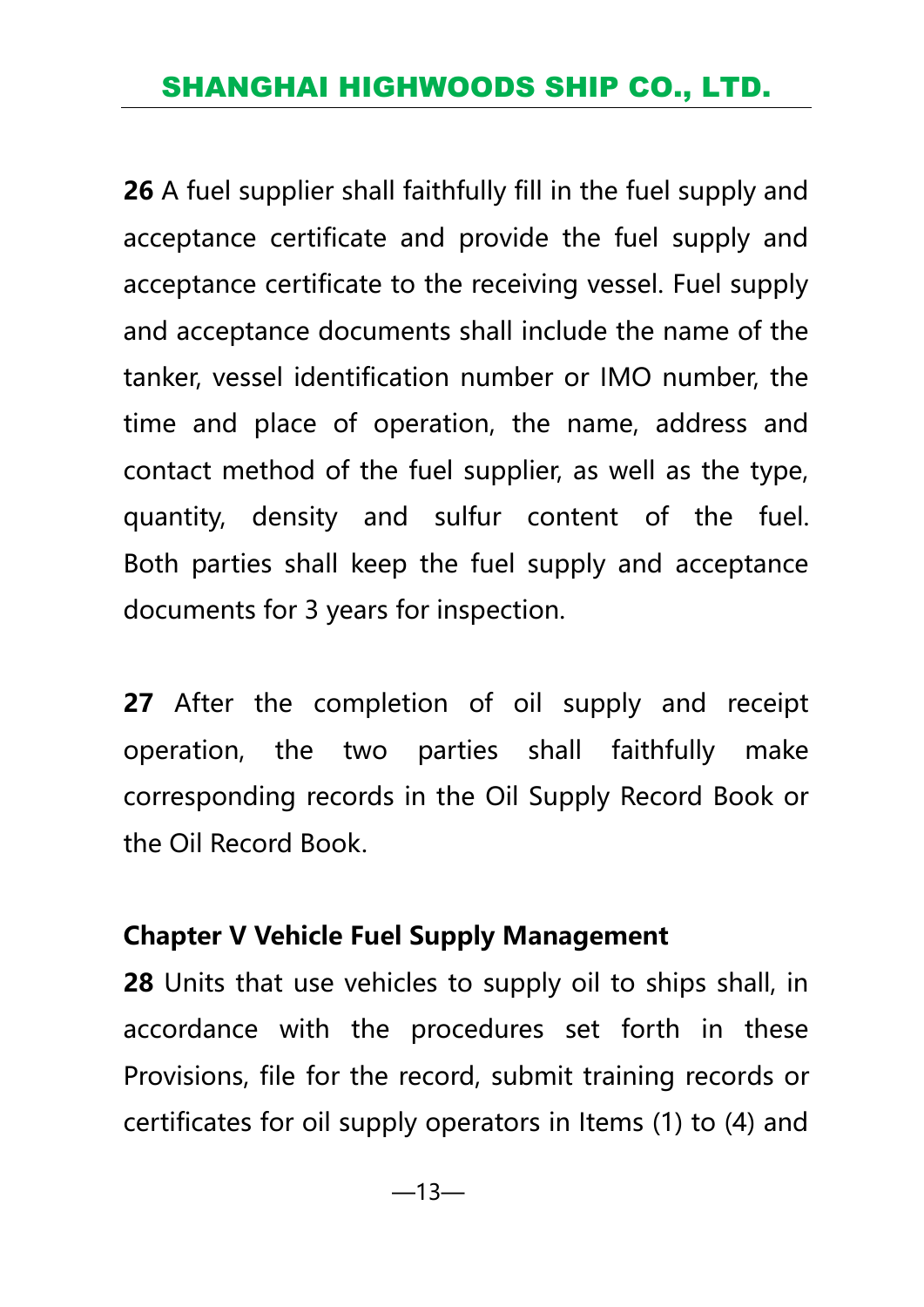(5) of Article 16, documents in Item (6) concerning insurance of civil liability for oil pollution damage, and other materials, as well as the corresponding safe handling and pollution of operation wharfs. Evidence of emergency response capability.

**29** Units that use vehicles for fuel supply on record shall report via maritime e-government platform and instant messaging before oil supply operations.

**30** Both parties to oil supply and receiving operations shall, in accordance with the requirements of Article 22 of these Provisions, carefully fill in the Safety Checklist for Oil Supply and Receiving Operations, implement the responsibility of safety and pollution prevention.

**31** Units using vehicle fuel supply shall, in accordance with the requirements of Articles 25 and 26 of these Provisions, faithfully fill in fuel supply and acceptance documents, provide ship fuel supply and acceptance documents and fuel samples, and keep ship fuel supply and acceptance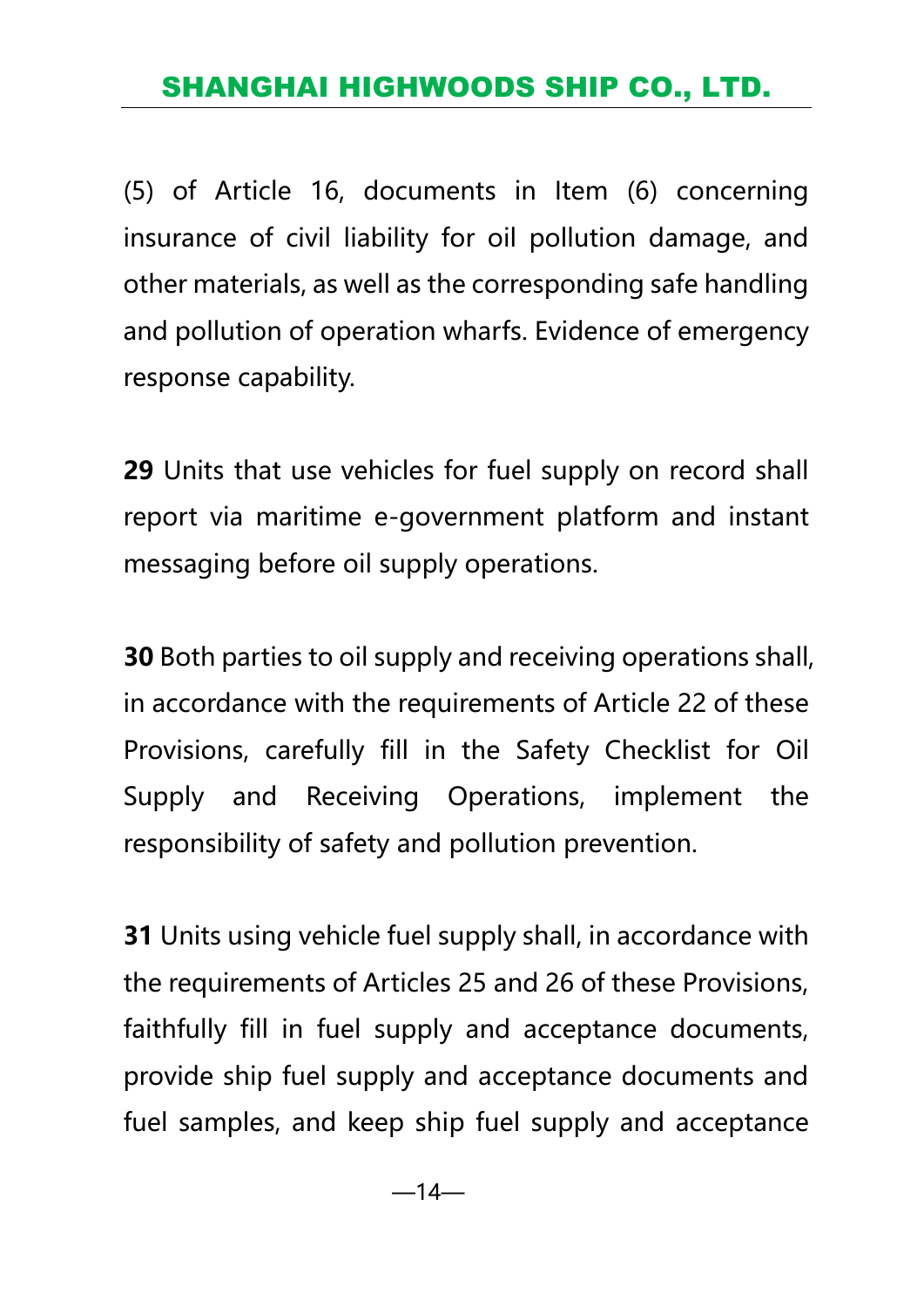documents and fuel samples.

#### **Chapter VI Management of Oil Vessels**

**32** Oil receiving vessels shall install conforming fuel oil in accordance with international conventions concluded or acceded to by China and relevant domestic regulations and standards.

**33** With effect from March 1, 2020, ships carrying irregular fuel may unload irregular fuel or, with the consent of MSA, retain irregular fuel on board and provide a guarantee not to be used in waters under our jurisdiction.

In case of unloading irregular fuel at Shanghai Port, it shall report to MSA and implement safety and pollution prevention measures in accordance with the requirements of oil supply and reception operations.

**34** Where a ship fails to obtain conforming fuel, which results in the use of non-conforming fuel at Shanghai Port, it shall report to MSA in advance. The report includes at least the following information: basic info about ships and companies, voyage plans, evidence of attempts to install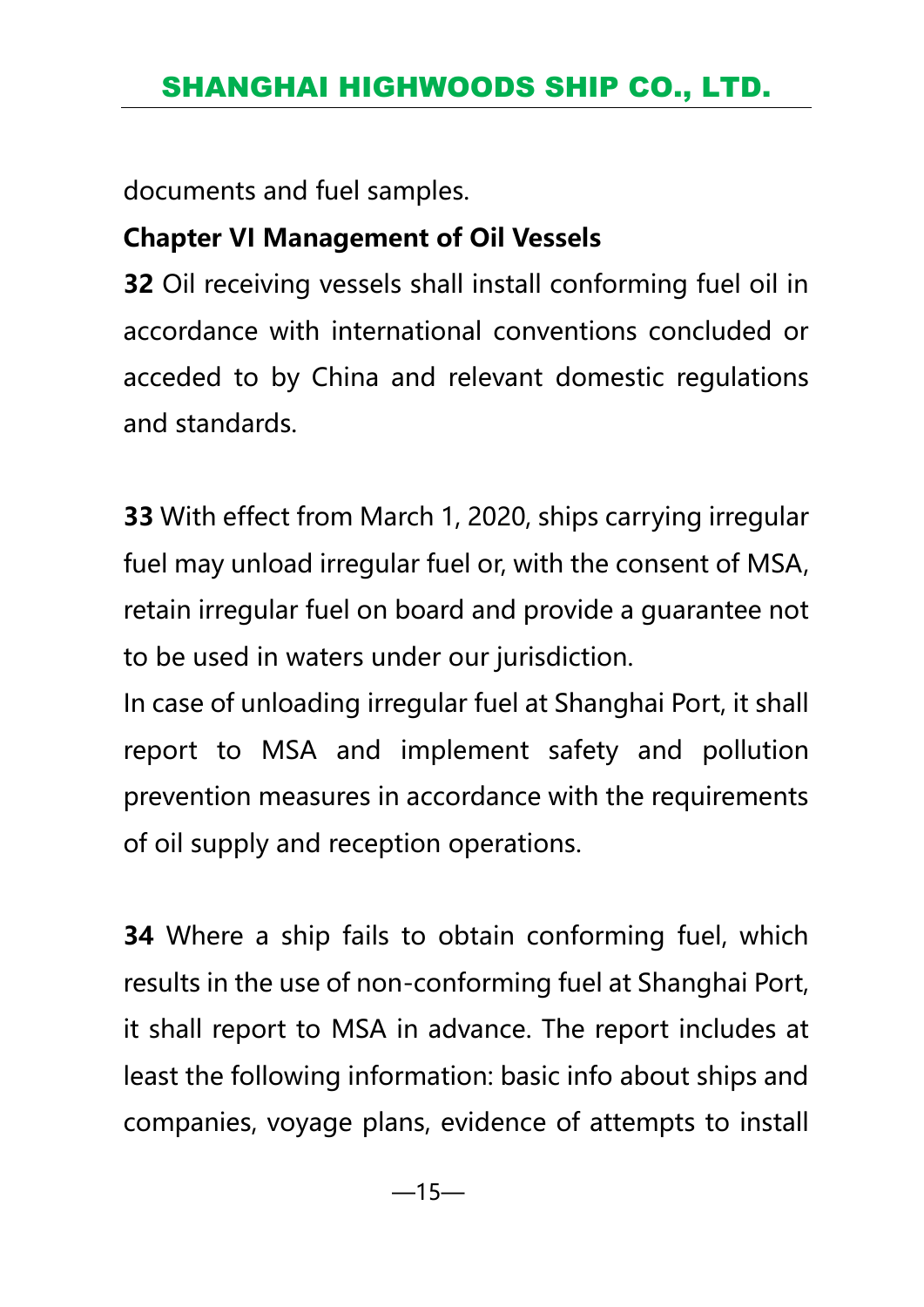conforming fuel, plans to obtain conforming fuel, etc.

# **Chapter VII Supervision and Inspection**

**35** Each branch of MSA shall verify in time the report that the ship is unable to obtain fuel that meets the requirements. If the situation is true, it shall be exempted from liability. If it finds that the provision of false materials or the conditions for exemption are no longer available, it shall not be exempted from liability and shall be dealt with in accordance with the provisions.

**36** MSA shall, according to law, conduct random sampling and testing of fuel supplied by the fuel supplying unit. Fuel sampling is carried out jointly by maritime law enforcement officers and representatives of fuel suppliers, and sampling is carried out in the refueling pipeline. Maritime law enforcement officers use fuel rapid inspection equipment to detect sulfur content in samples, or send it to qualified fuel inspection units for testing.

**37** MSA and market supervision departments shall jointly supervise the supply of marine fuel and establish a mechanism for information notification. For those who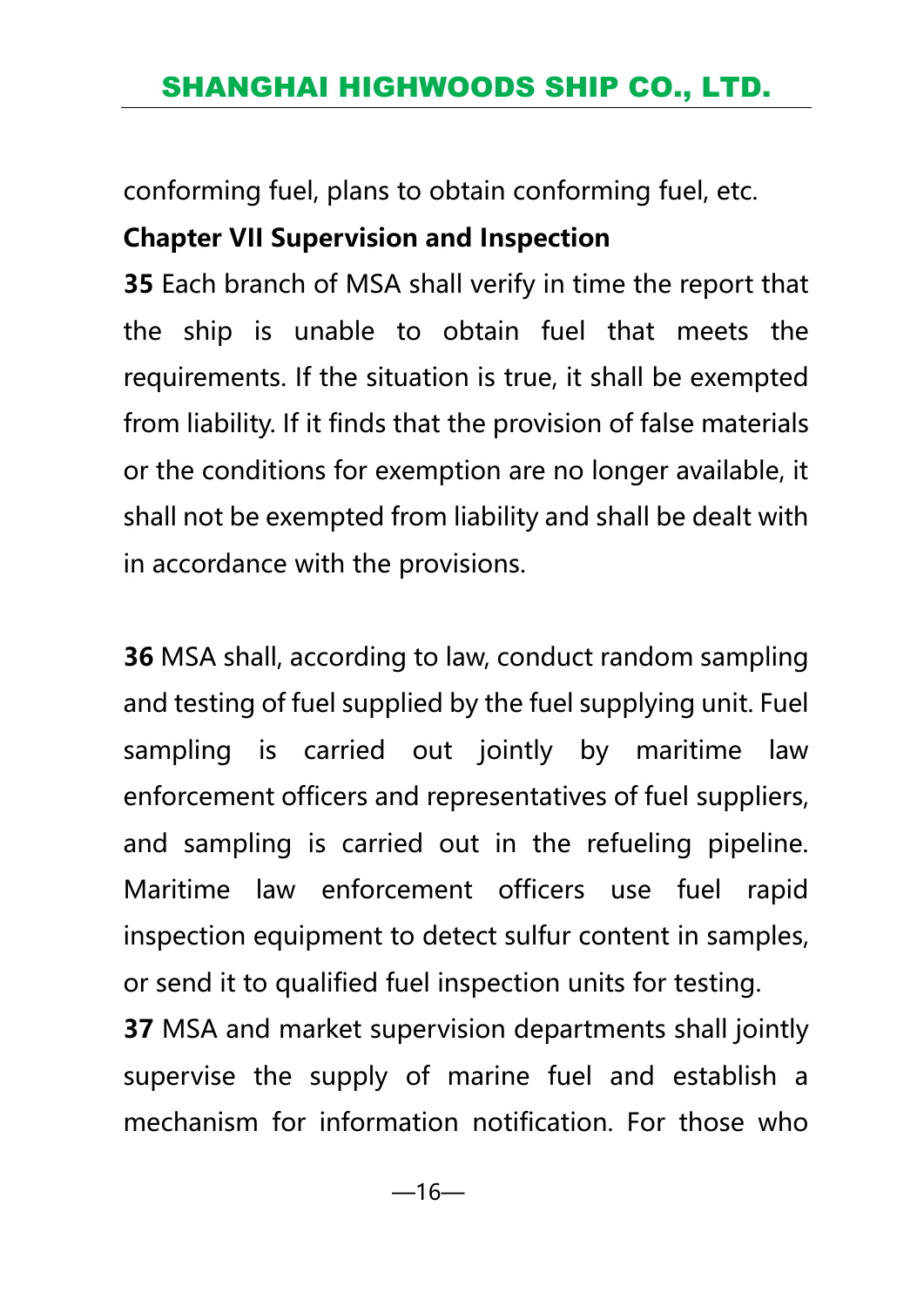find that the fuel supply does not meet the standards, the Shanghai Maritime Bureau shall timely notify the market supervision department and other departments.

**38** MSA shall supervise and inspect oil supply and receiving operations according to law. If they find that they do not comply with these provisions, they shall be ordered to make corrections according to law. If they refuse to make corrections, they shall be ordered to stop operations according to law, and operations may be resumed only after the corrections are qualified.

Where an oil supplying unit, or ship or related personnel violate relevant laws and regulations, MSA shall deal with them in accordance with the law.

#### **Chapter VIII supplementary provisions**

**39**. Oil supply and reception operation refers to the operation of loading self-used bulk fuel or lubricating oil for ships by barges, gas stations and vehicles on water.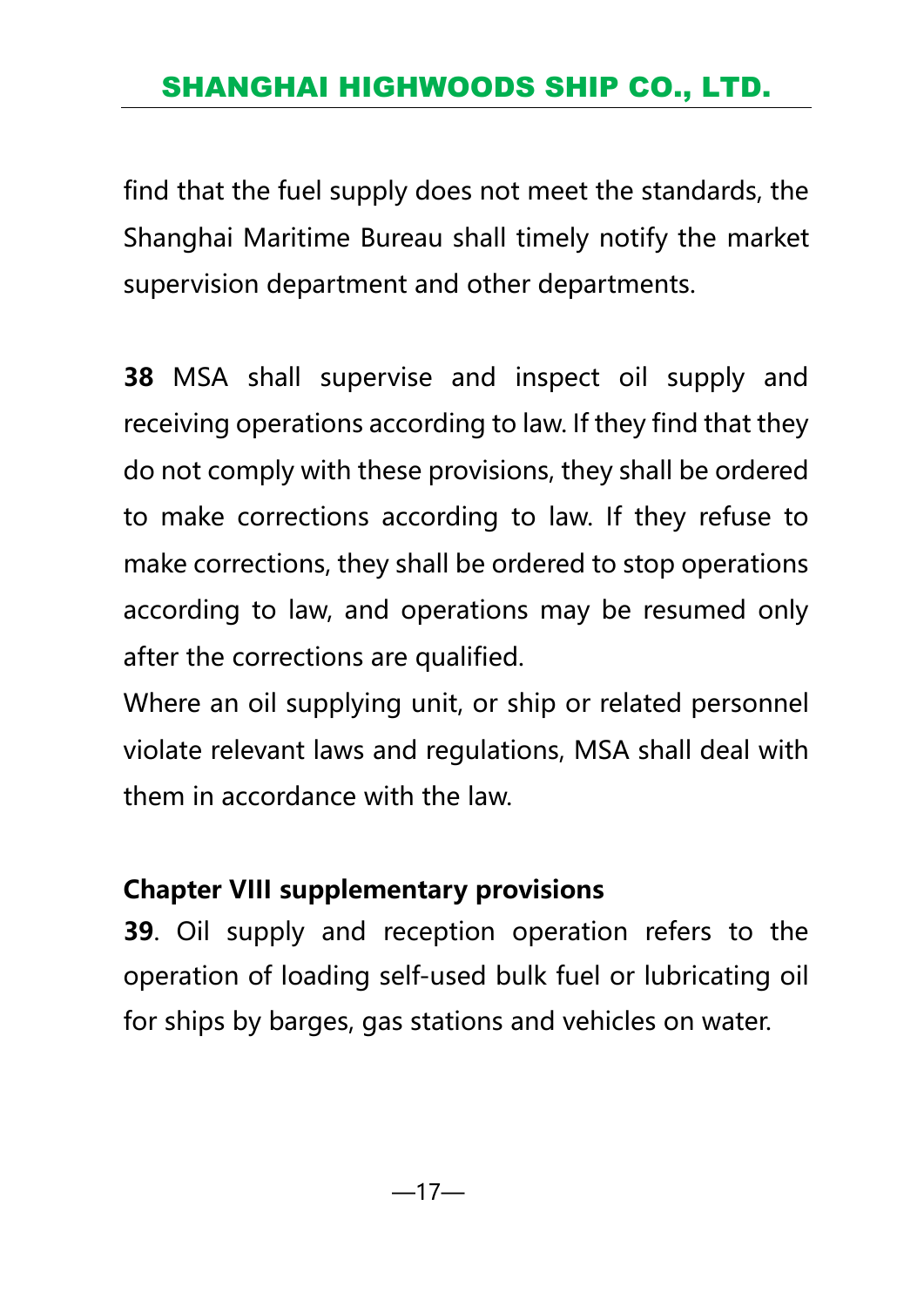**40**. The Provisions shall come into force on October 15, 2019 and shall be valid until October 14, 2024.

It is at Free of Charge that:

[hiring Shanghai Highwoods Ship Co., Ltd. as bunker agent](http://www.shorefacility.com/Annual.pdf) who's consortium members/partners at ports can meet all requirement of Rules and regulations. We simply forward the bills from direct vendor (consortium member at the respective China ports) and Authorities (if any) without extra cost. You are free to talk to us in English at 24/7.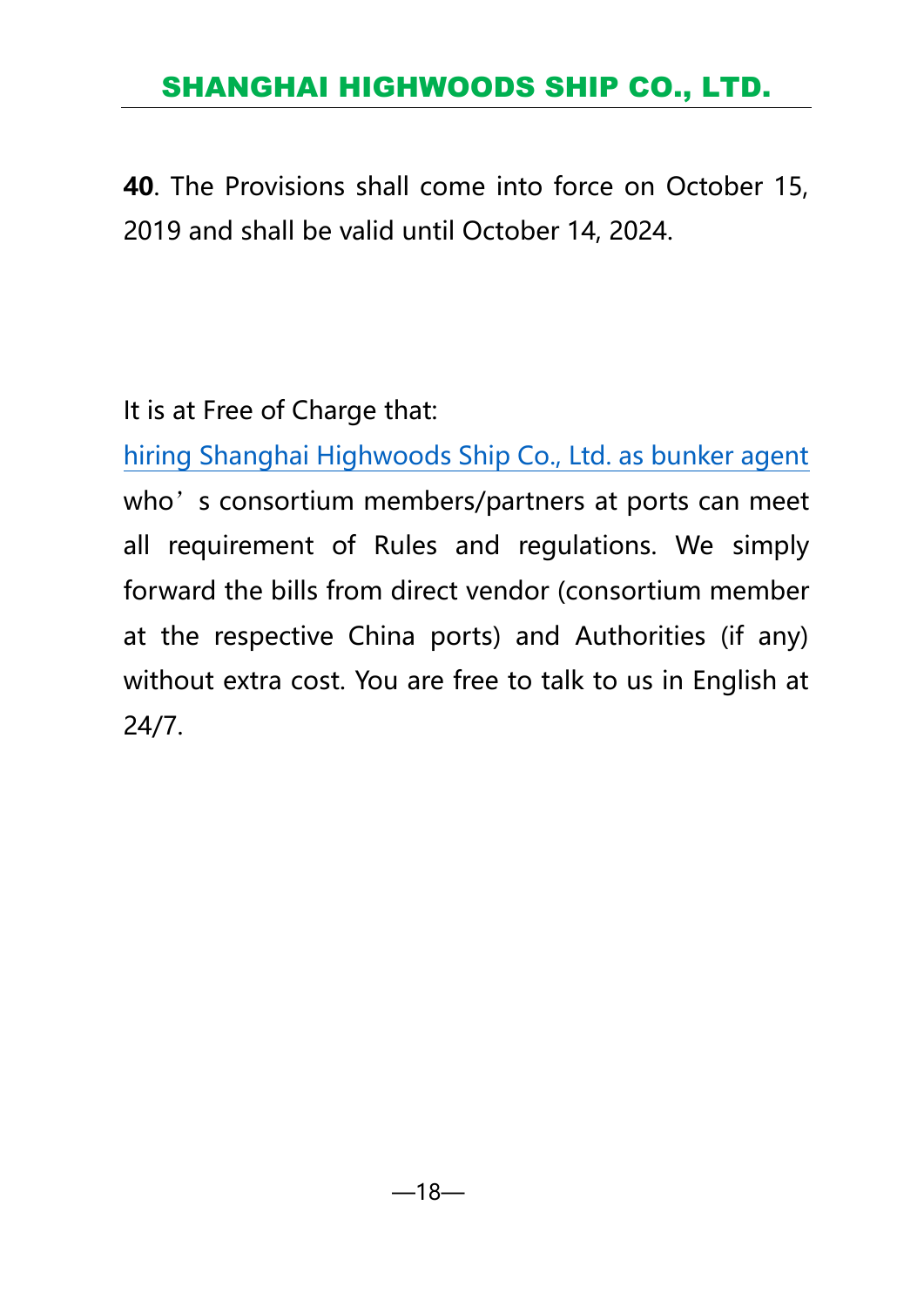#### Appendix:

#### **供受油作业安全检查表**

#### **BUNKERING SAFETY CHECK LIST**

| NO.                                                                                |                                                            |  |                              |    |  |
|------------------------------------------------------------------------------------|------------------------------------------------------------|--|------------------------------|----|--|
| 供油船船名 (车辆)                                                                         | 受油船船名                                                      |  |                              |    |  |
| Supplying Ship Name                                                                | Receiving Ship Name                                        |  |                              |    |  |
| 供油种类                                                                               | 供油数量                                                       |  |                              |    |  |
| Kind of Oil                                                                        | Quantity of Oil <b>Show The Contract Contract Contract</b> |  |                              |    |  |
| 作业时间及地点                                                                            |                                                            |  |                              |    |  |
| Time and Place of the Bunkering Operation                                          |                                                            |  |                              |    |  |
| 泵速<br>泵压                                                                           |                                                            |  |                              |    |  |
| Pump Pressure(Mpa)<br>Pump Rate(m <sup>3</sup> /h)                                 |                                                            |  |                              |    |  |
| 检查项目                                                                               |                                                            |  | 供油方   受油方                    | 备注 |  |
| Items                                                                              |                                                            |  | Supplier   Receiver   Remark |    |  |
|                                                                                    |                                                            |  |                              | s  |  |
| 1、输油管是否完好?                                                                         |                                                            |  |                              |    |  |
| Are bunkering hoses in good condition?                                             |                                                            |  |                              |    |  |
| 2、输油管是否接妥,并在结合处放置了接油容器?                                                            |                                                            |  |                              |    |  |
| Are bunkering hoses correctly connected & drip                                     |                                                            |  |                              |    |  |
| collecting trays in Position at Joining Part?                                      |                                                            |  |                              |    |  |
| 3、受油舱阀是否打开?                                                                        |                                                            |  |                              |    |  |
| Is the valve of receiving tank open?                                               |                                                            |  |                              |    |  |
| 4、受油舱的剩余舱容是否已检查?                                                                   |                                                            |  |                              |    |  |
| Is the capacity of receiving tank checked?                                         |                                                            |  |                              |    |  |
| 5、所有落水孔是否已有效堵塞?                                                                    |                                                            |  |                              |    |  |
| Are all scuppers effectively plugged?                                              |                                                            |  |                              |    |  |
| 6、双方是否约定了联系信号?                                                                     |                                                            |  |                              |    |  |
| Is the communication system agreed on by both parts?                               |                                                            |  |                              |    |  |
| 17、双方是否 <del>安</del> 排了专人值班?                                                       |                                                            |  |                              |    |  |
| Are duty person assigned by both parts?                                            |                                                            |  |                              |    |  |
| 8、双方的操作程序是否已商定?                                                                    |                                                            |  |                              |    |  |
| Is the operation Procedure agreed on by both parts?<br>9、双方是否备妥了必要的吸附材料,以应付意外跑油事故? |                                                            |  |                              |    |  |
| Are necessary absorbing materials available for dealing                            |                                                            |  |                              |    |  |
| with accidental escape of oil?                                                     |                                                            |  |                              |    |  |
| 10、通往外部的门窗和舷窗是否都关闭?                                                                |                                                            |  |                              |    |  |
| Are exterior doors &portholes closed?                                              |                                                            |  |                              |    |  |
| 11、在货油管汇附近是否有手提式化学灭火器?                                                             |                                                            |  |                              |    |  |
| Is a portable chemical fire extinguishers sighted near                             |                                                            |  |                              |    |  |
| the cargo manifold?                                                                |                                                            |  |                              |    |  |
| 12、不使用的货油管汇是否用盲板封死并上齐所有螺栓?                                                         |                                                            |  |                              |    |  |
| Are closed manifold connections blanked &fully                                     |                                                            |  |                              |    |  |
| bolted?                                                                            |                                                            |  |                              |    |  |